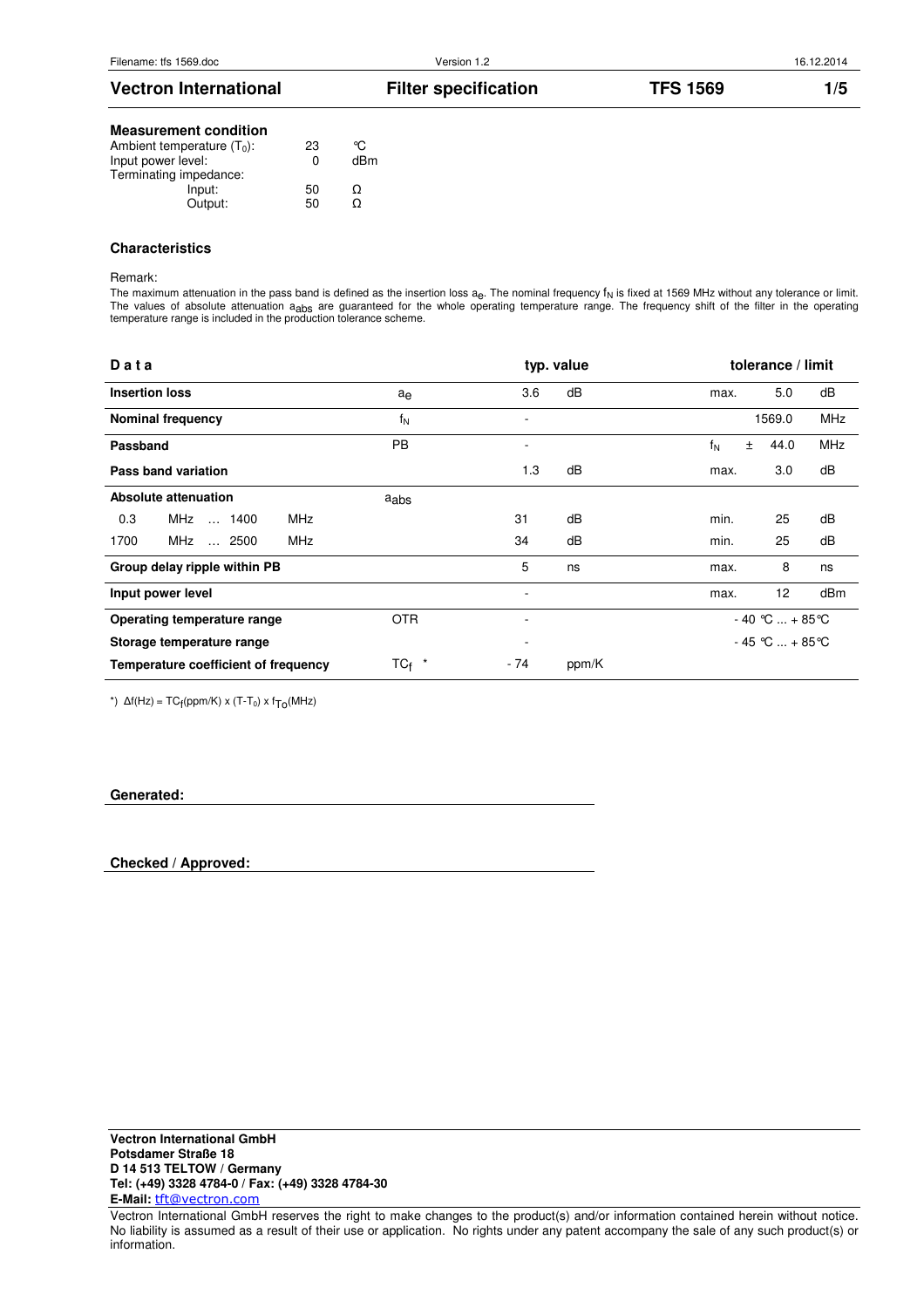## **Vectron International Filter specification TFS 1569 2/5**

#### **Filter characteristic**





## **Construction and pin connection**





| 2<br>3<br>4<br>5<br>6 | Ground<br>Input<br>Ground<br>Ground<br>Output<br>Ground |
|-----------------------|---------------------------------------------------------|
|                       |                                                         |

| Date code: | Year + week |
|------------|-------------|
| E          | 2014        |
| F          | 2015        |
| G          | 2016        |
|            |             |

## **50** Ω **Test circuit**



**Vectron International GmbH Potsdamer Straße 18 D 14 513 TELTOW / Germany Tel: (+49) 3328 4784-0 / Fax: (+49) 3328 4784-30 E-Mail:** tft@vectron.com

Vectron International GmbH reserves the right to make changes to the product(s) and/or information contained herein without notice. No liability is assumed as a result of their use or application. No rights under any patent accompany the sale of any such product(s) or information.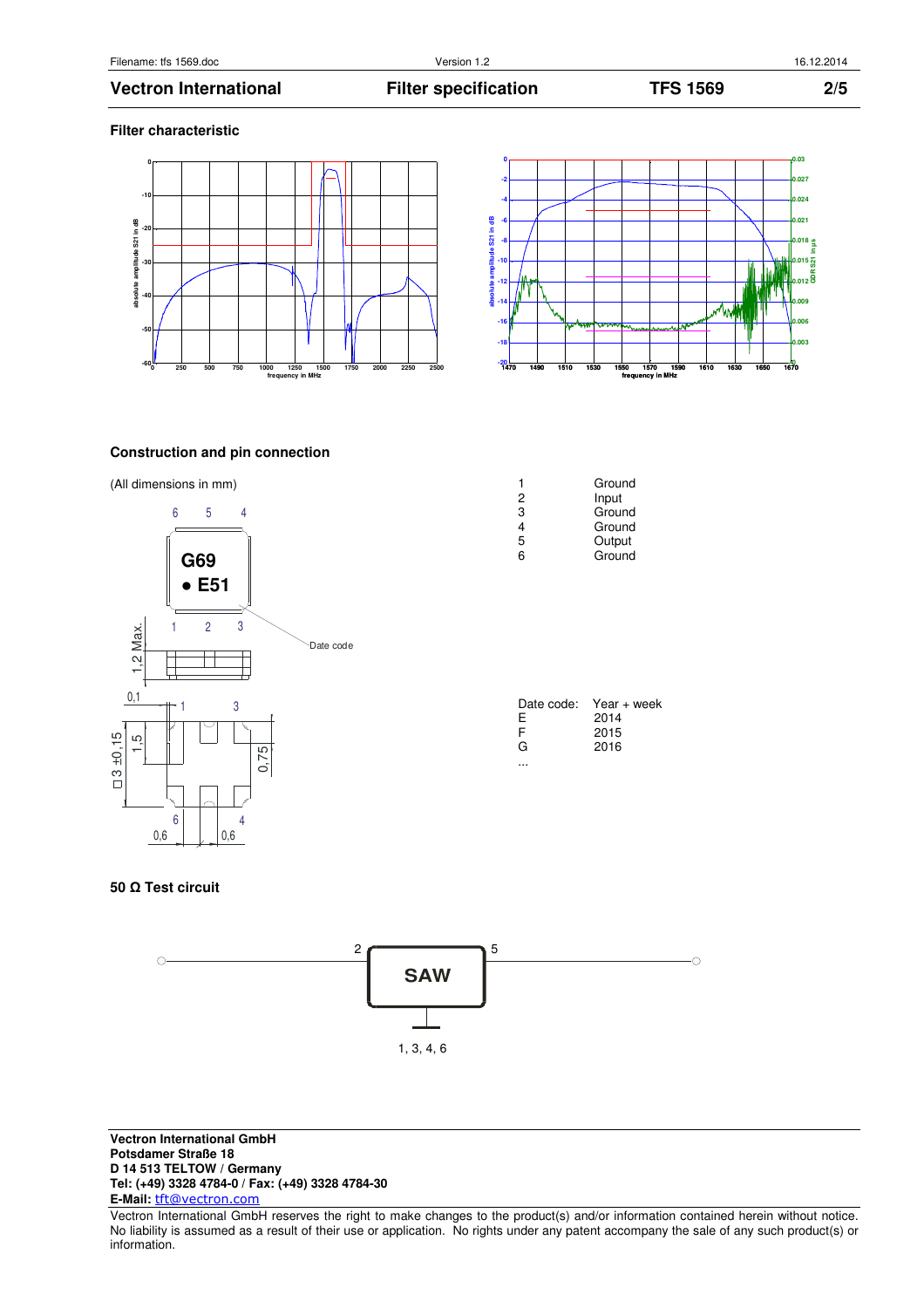### **Stability characteristics, reliability**

After the following tests the filter shall meet the whole specification:

| 1. Shock:                                 | 500g, 1 ms, half sine wave, 3 shocks each plane;<br>DIN IEC 68 T2 - 27                                                                |
|-------------------------------------------|---------------------------------------------------------------------------------------------------------------------------------------|
| 2. Vibration:                             | 10 Hz to 500 Hz, 0.35 mm or 5 g respectively, 1 octave per min, 10 cycles per<br>plane, 3 planes; DIN IEC 68 T2 - 6                   |
| 3. Change of<br>temperature:              | -55 °C to 125 °C / 15 min. each / 100 cycles<br>DIN IEC 68 part $2 - 14$ Test N                                                       |
| 4. Resistance to<br>solder heat (reflow): | reflow possible: three times max.;<br>for temperature conditions refer to the attached "Air reflow temperature conditions" on page 4; |

This filter is RoHS compliant (2011/65/EU)

### **Packing**

Tape & Reel: IEC 286 – 3, with exception of value for N and minimum bending radius; tape type II, embossed carrier tape with top cover tape on the upper side;

| max. pieces of filters per reel:                    | 3000        |
|-----------------------------------------------------|-------------|
| reel of empty components at start:                  | min. 300 mm |
| reel of empty components at start including leader: | min. 500 mm |
| trailer:                                            | min. 300 mm |

Pull Off Direction

| Tape (all dimensions in mm) |                      |      |                 |  |  |
|-----------------------------|----------------------|------|-----------------|--|--|
| W                           |                      |      | $8.00 \pm 0.3$  |  |  |
| Po                          | ۰.                   |      | $4,00 \pm 0,1$  |  |  |
| Do                          |                      |      | $1,50 +0,1/-0$  |  |  |
| Е                           | ÷                    |      | $1,75 \pm 0,1$  |  |  |
| F                           |                      |      | $3.50 \pm 0.05$ |  |  |
| G(min)                      | ÷                    | 0.75 |                 |  |  |
| P <sub>2</sub>              | ÷.                   |      | $2,00 \pm 0,05$ |  |  |
| P1                          | ÷                    |      | $4,00 \pm 0,1$  |  |  |
| D1(min)                     | ÷                    | 1.50 |                 |  |  |
| Ao                          | $\ddot{\phantom{a}}$ |      | $3,25 \pm 0,1$  |  |  |
| Bo                          | ÷.                   |      | $3,25 \pm 0,1$  |  |  |
| Ct                          |                      |      | $5.3 \pm 0.1$   |  |  |

| Reel (all dimensions in mm) |        |           |  |  |  |
|-----------------------------|--------|-----------|--|--|--|
| А                           | :330   | or 180    |  |  |  |
| W <sub>1</sub>              | 8,4    | $+1,5/-0$ |  |  |  |
| W2(max)                     | : 14.4 |           |  |  |  |
| N(min)                      | 60     |           |  |  |  |
| C                           | : 13.0 | ± 0.2     |  |  |  |





The minimum bending radius is 45 mm.

**Vectron International GmbH Potsdamer Straße 18 D 14 513 TELTOW / Germany Tel: (+49) 3328 4784-0 / Fax: (+49) 3328 4784-30 E-Mail:** tft@vectron.com

Vectron International GmbH reserves the right to make changes to the product(s) and/or information contained herein without notice. No liability is assumed as a result of their use or application. No rights under any patent accompany the sale of any such product(s) or information.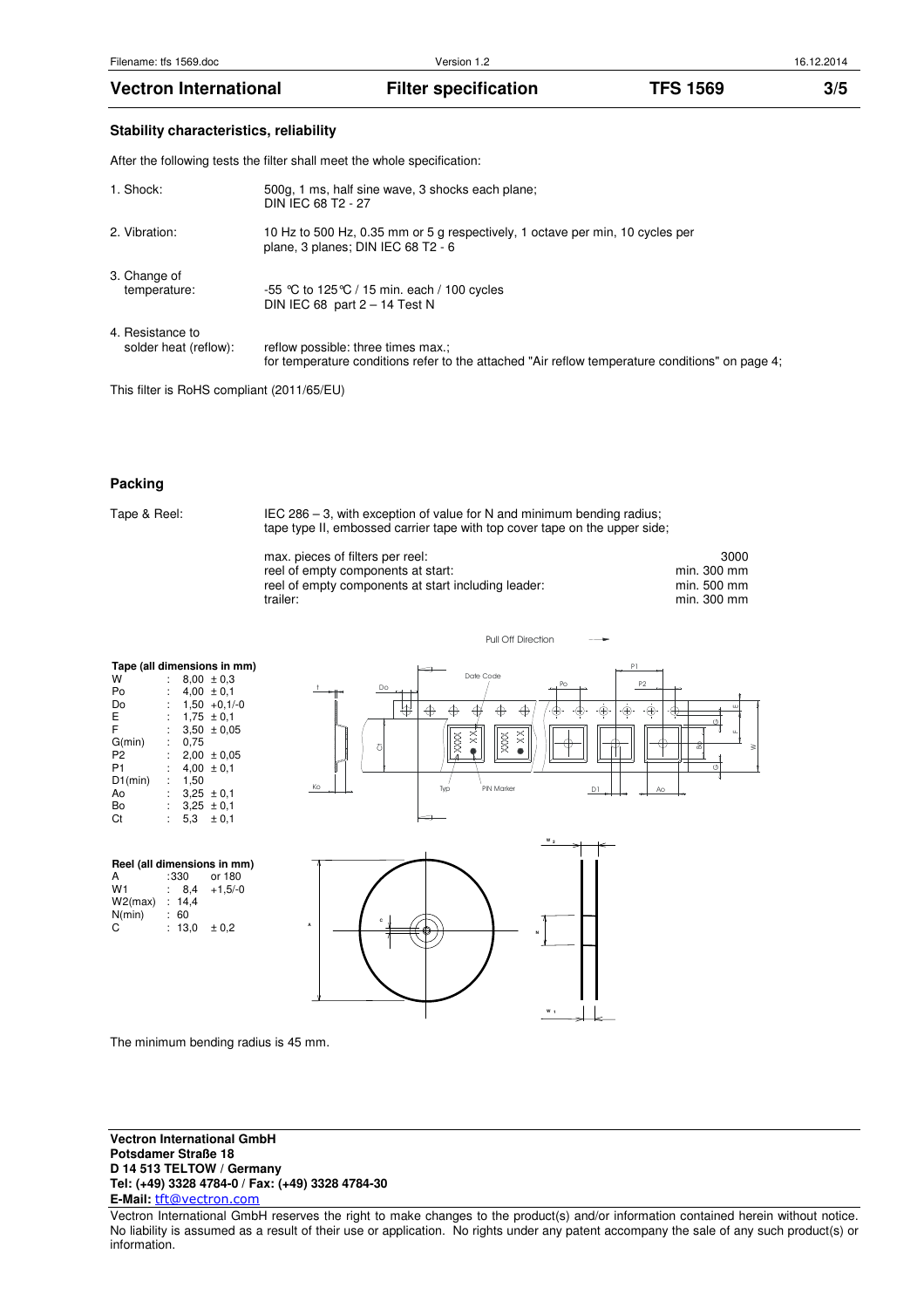# **Vectron International Filter specification TFS 1569 4/5**

## **Air reflow temperature conditions**

| <b>Conditions</b>                          | <b>Exposure</b>             |
|--------------------------------------------|-----------------------------|
| Average ramp-up rate (30 ℃ to 217 ℃)       | less than 3 ° C/second      |
| $>100^{\circ}C$                            | between 300 and 600 seconds |
| $>150^{\circ}$ C                           | between 240 and 500 seconds |
| $>217^{\circ}$ C                           | between 30 and 150 seconds  |
| Peak temperature                           | max. $260^{\circ}$ C        |
| Time within 5°C of actual peak temperature | between 10 and 30 seconds   |
| Cool-down rate (Peak to $50^{\circ}$ C)    | less than 6°C/second        |
| Time from 30℃ to Peak temperature          | no greater than 300 seconds |



**Vectron International GmbH Potsdamer Straße 18 D 14 513 TELTOW / Germany Tel: (+49) 3328 4784-0 / Fax: (+49) 3328 4784-30 E-Mail:** tft@vectron.com

Vectron International GmbH reserves the right to make changes to the product(s) and/or information contained herein without notice. No liability is assumed as a result of their use or application. No rights under any patent accompany the sale of any such product(s) or information.